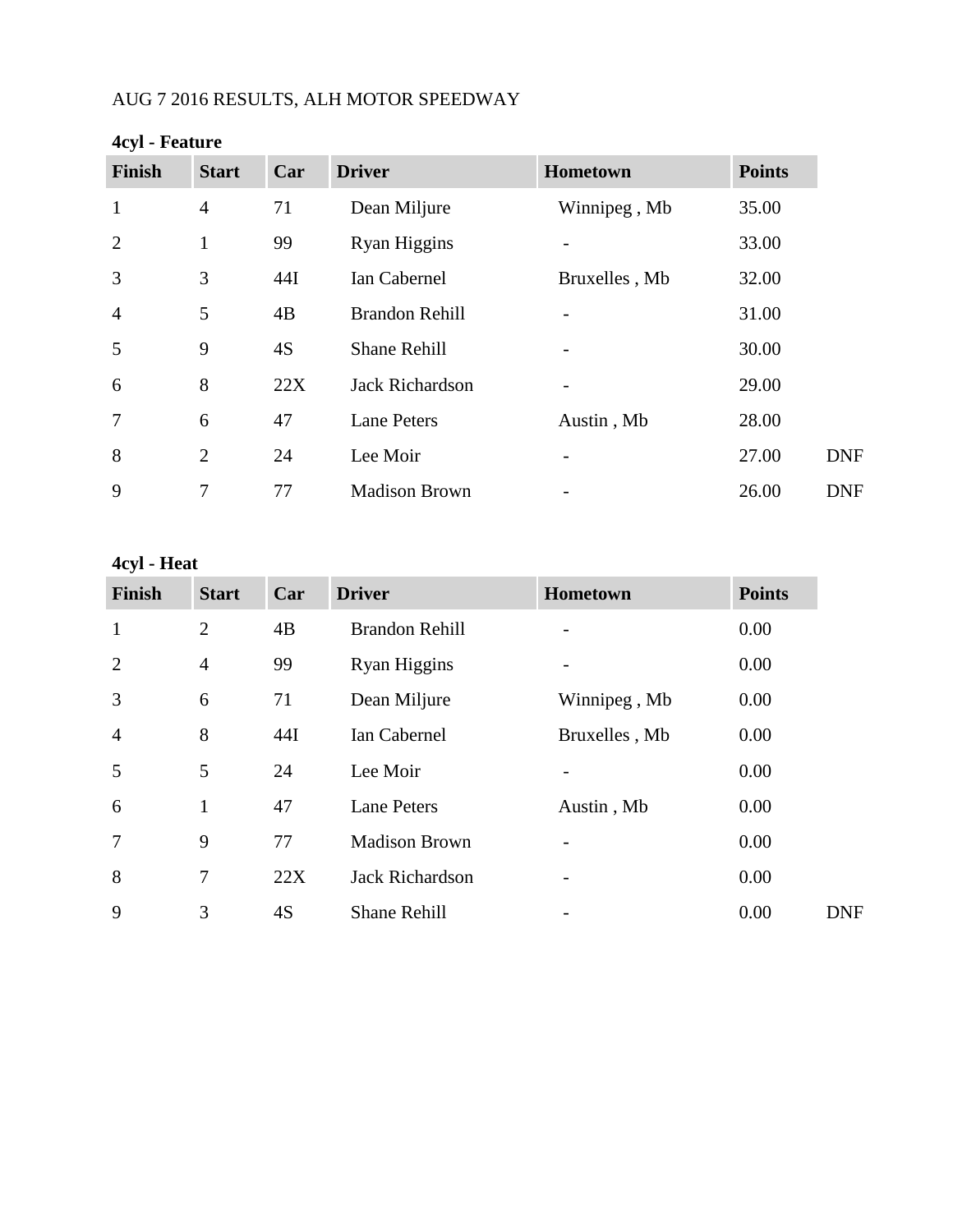| <b>Finish</b>  | <b>Start</b>   | Car | <b>Driver</b>         | Hometown        | <b>Points</b> |
|----------------|----------------|-----|-----------------------|-----------------|---------------|
| $\mathbf{1}$   | 3              | 921 | Rick Fehr             | Winkler, Mb     | 35.00         |
| $\overline{2}$ | 8              | 44  | <b>Austin Hunter</b>  | Winnipeg, Mb    | 33.00         |
| 3              | 7              | 12C | <b>Tony Cassie</b>    | Winnipeg, Mb    | 32.00         |
| $\overline{4}$ | 6              | 88  | Cody Wall             | Plum Coulee, Mb | 31.00         |
| 5              | $\overline{4}$ | 88V | Paul Veert            | Winnipeg, Mb    | 30.00         |
| 6              | 5              | 55  | Murray Kozie          | Headingley, Mb  | 29.00         |
| 7              | 11             | 22  | Mark Kohaykewych      | Springfield, Mb | 28.00         |
| 8              | 10             | 99W | <b>Brandon Wieler</b> |                 | 27.00         |
| 9              | $\overline{2}$ | 16  | Brandon Luschinski    | Winnipeg, Mb    | 26.00         |
| 10             | 9              | 18  | Gary Unrau            | Roland, Mb      | 25.00         |
| 11             | $\mathbf{1}$   | 95  | <b>Ted Doell</b>      | Carman, Mb      | 24.00         |

### **Midwest Modifieds - Feature**

### **Midwest Modifieds - Heat 2**

| Finish         | <b>Start</b> | Car | <b>Driver</b>      | Hometown       | <b>Points</b> |
|----------------|--------------|-----|--------------------|----------------|---------------|
| $\mathbf{1}$   | 2            | 12C | <b>Tony Cassie</b> | Winnipeg, Mb   | 10.00         |
| 2              | 3            | 88V | Paul Veert         | Winnipeg, Mb   | 9.00          |
| 3              |              | 55  | Murray Kozie       | Headingley, Mb | 8.00          |
| $\overline{4}$ | 5            | 16  | Brandon Luschinski | Winnipeg, Mb   | 7.00          |
| 5              | 4            | 18  | Gary Unrau         | Roland, Mb     | 6.00          |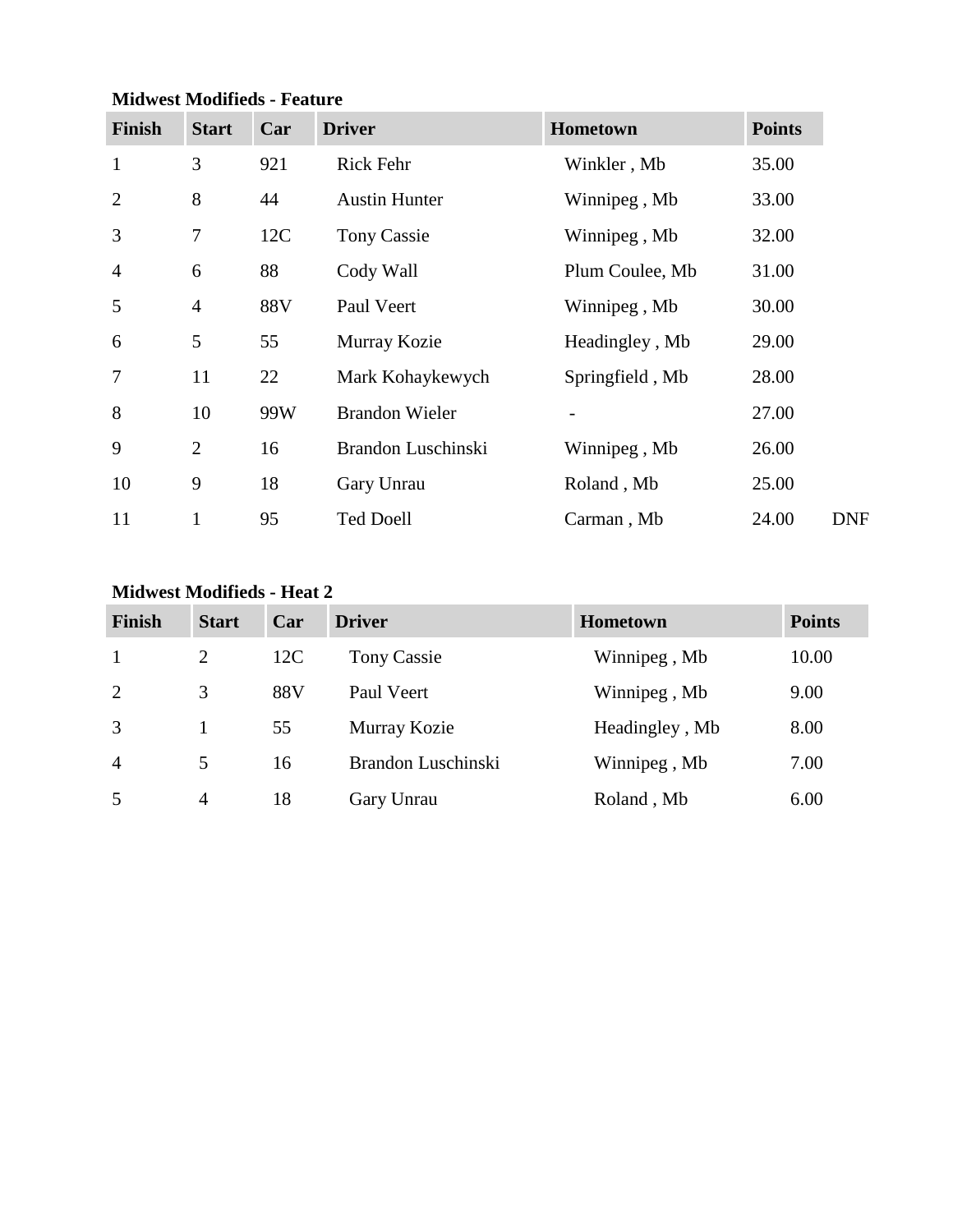| <b>Finish</b>  | <b>Start</b>   | Car | <b>Driver</b>         | <b>Hometown</b> | <b>Points</b> |            |
|----------------|----------------|-----|-----------------------|-----------------|---------------|------------|
| $\mathbf{1}$   | $\overline{2}$ | 44  | <b>Austin Hunter</b>  | Winnipeg, Mb    | 10.00         |            |
| 2              | 5              | 921 | Rick Fehr             | Winkler, Mb     | 9.00          |            |
| 3              |                | 88  | Cody Wall             | Plum Coulee, Mb | 8.00          |            |
| $\overline{4}$ | 3              | 95  | <b>Ted Doell</b>      | Carman, Mb      | 7.00          |            |
| 5              | 4              | 99W | <b>Brandon Wieler</b> |                 | 6.00          | <b>DNF</b> |
| 6              | 6              | 22  | Mark Kohaykewych      | Springfield, Mb | 5.00          | <b>DNF</b> |

#### **Midwest Modifieds - Heat 1**

**Modifieds - Feature**

| <b>Finish</b>  | <b>Start</b>   | Car | <b>Driver</b>       | Hometown         | <b>Points</b> |            |
|----------------|----------------|-----|---------------------|------------------|---------------|------------|
| $\mathbf{1}$   | 6              | 10W | Ward Imrie          | Winnipeg, Mb     | 35.00         |            |
| $\overline{2}$ | $\overline{2}$ | 5   | <b>Scott Greer</b>  | East St., Mb     | 33.00         |            |
| 3              | $\overline{4}$ | 36  | <b>Ryan Cousins</b> | Morden, Mb       | 32.00         |            |
| $\overline{4}$ | 5              | 48  | Jerome Guyot        | Fannystelle, Mb  | 31.00         |            |
| 5              | 3              | 9M  | Lee Mcrae           | Marquette, Mb    | 30.00         |            |
| 6              | 7              | 92  | <b>Justin Bronk</b> | West St, Mb      | 29.00         |            |
| $\overline{7}$ | 8              | 24  | James Wall          | Winkler, Mb      | 28.00         |            |
| 8              | $\mathbf{1}$   | 8   | Al Giesbrecht       | Schanzenfeld, Mb | 27.00         |            |
| 9              | 9              | 27  | Chris Unrau         | Winkler, Mb      | 26.00         | <b>DNF</b> |
| 10             | 10             | 29K | Ryan Kereluk        | St. Andrews, Mb  | 0.00          | <b>DNS</b> |

## **Modifieds - Heat 2**

| <b>Finish</b>  | <b>Start</b>   | Car | <b>Driver</b> | <b>Hometown</b>  | <b>Points</b> |            |
|----------------|----------------|-----|---------------|------------------|---------------|------------|
| $\mathbf{1}$   | 2              | 9M  | Lee Mcrae     | Marquette, Mb    | 10.00         |            |
| 2              | $\overline{4}$ | 48  | Jerome Guyot  | Fannystelle, Mb  | 9.00          |            |
| 3              |                | 8   | Al Giesbrecht | Schanzenfeld, Mb | 8.00          |            |
| $\overline{4}$ | 3              | 24  | James Wall    | Winkler, Mb      | 7.00          | <b>DNF</b> |
| 5              | 5              | 29K | Ryan Kereluk  | St. Andrews, Mb  | 0.00          | <b>DNS</b> |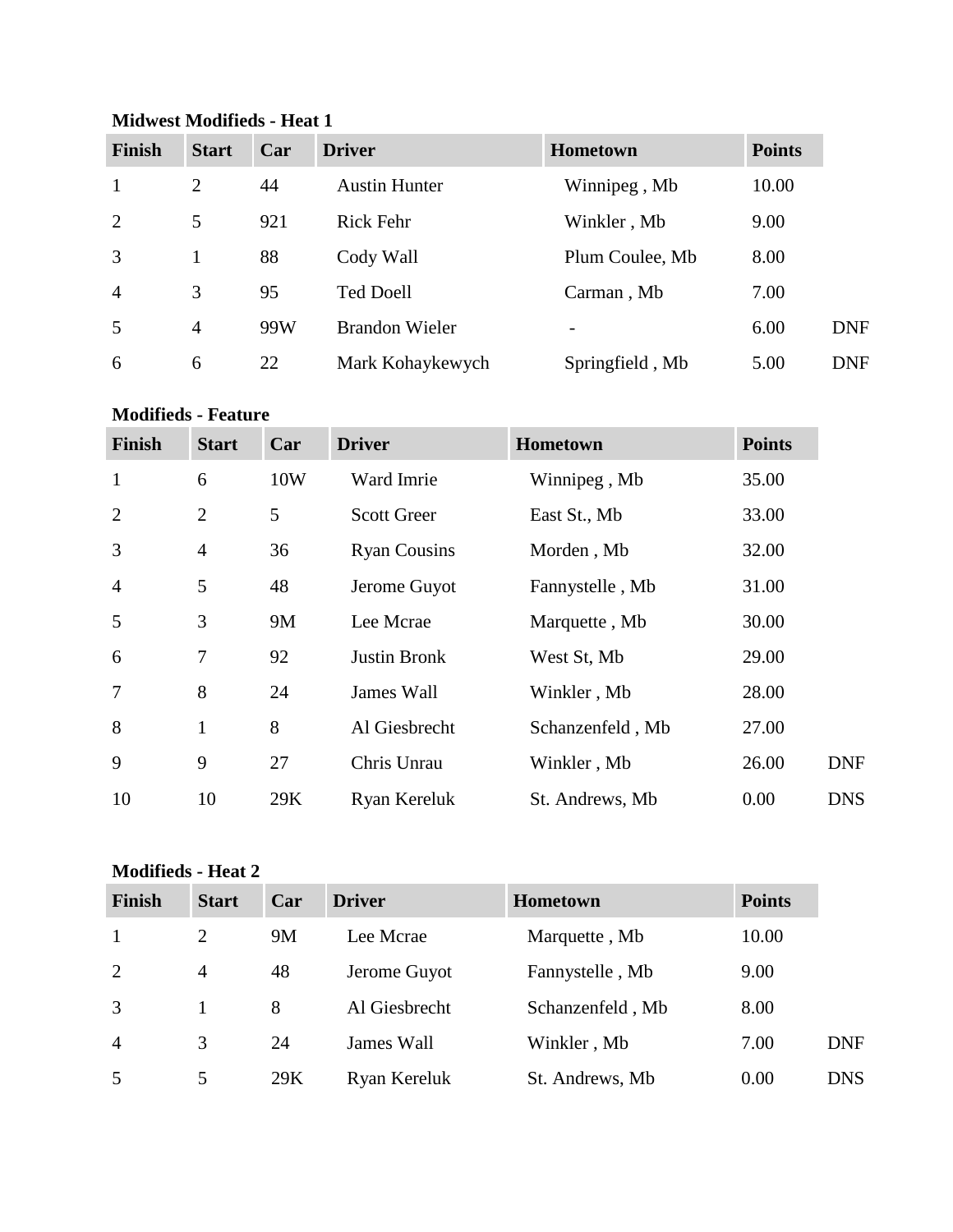#### **Modifieds - Heat 1**

| <b>Finish</b>  | <b>Start</b>   | Car | <b>Driver</b>       | Hometown     | <b>Points</b> |            |
|----------------|----------------|-----|---------------------|--------------|---------------|------------|
| $\mathbf{1}$   | 2              | 5   | <b>Scott Greer</b>  | East St., Mb | 10.00         |            |
| 2              | 3              | 10W | Ward Imrie          | Winnipeg, Mb | 9.00          |            |
| 3              | $\overline{4}$ | 36  | <b>Ryan Cousins</b> | Morden, Mb   | 8.00          |            |
| $\overline{4}$ | 5              | 92  | <b>Justin Bronk</b> | West St, Mb  | 7.00          | <b>DNF</b> |
| 5              |                | 27  | Chris Unrau         | Winkler, Mb  | 6.00          | <b>DNF</b> |

#### **Pure Stocks - Feature**

| <b>Finish</b>  | <b>Start</b>   | Car | <b>Driver</b>           | Hometown                 | <b>Points</b> |
|----------------|----------------|-----|-------------------------|--------------------------|---------------|
| $\mathbf{1}$   | 8              | 2T  | Derek Pollock           | Winnipeg, Mb             | 35.00         |
| $\overline{2}$ | 5              | 06  | Kevin Smith             | Boissevain, Mb           | 33.00         |
| 3              | 3              | 22  | Chad Allen              |                          | 32.00         |
| $\overline{4}$ | 12             | 16  | Pat Smith               | Boissivain, Mb           | 31.00         |
| 5              | 13             | 02  | <b>Emerson Hamm</b>     | Morden, Mb               | 30.00         |
| 6              | $\overline{2}$ | 66K | <b>Brian Kentner</b>    | Boissevain, Mb           | 29.00         |
| 7              | 11             | 5M  | <b>Bradon Miller</b>    | Lakota, Nd               | 28.00         |
| 8              | $\mathbf{1}$   | 15  | Danielle Korne          | Morden, Mb               | 27.00         |
| 9              | 16             | 88  | Ed Marquart             | Miami, Mb                | 26.00         |
| 10             | 14             | 95  | Al Unger                |                          | 25.00         |
| 11             | 9              | 9   | Les/lee Mcrae           | Marquette, Mb            | 24.00         |
| 12             | $\overline{4}$ | 33A | <b>Austin Overwater</b> |                          | 23.00         |
| 13             | 6              | 6   | Nathan Klaassen         | Morden, Mb               | 22.00         |
| 14             | 10             | 46  | Cory Popplestone        | Boissevain, Mb           | 21.00         |
| 15             | $\overline{7}$ | 5   | Michael Copp            | Dugald, Mb               | 20.00         |
| 16             | 15             | 8   | Rod/dave Wolfe          | $\overline{\phantom{a}}$ | 0.00          |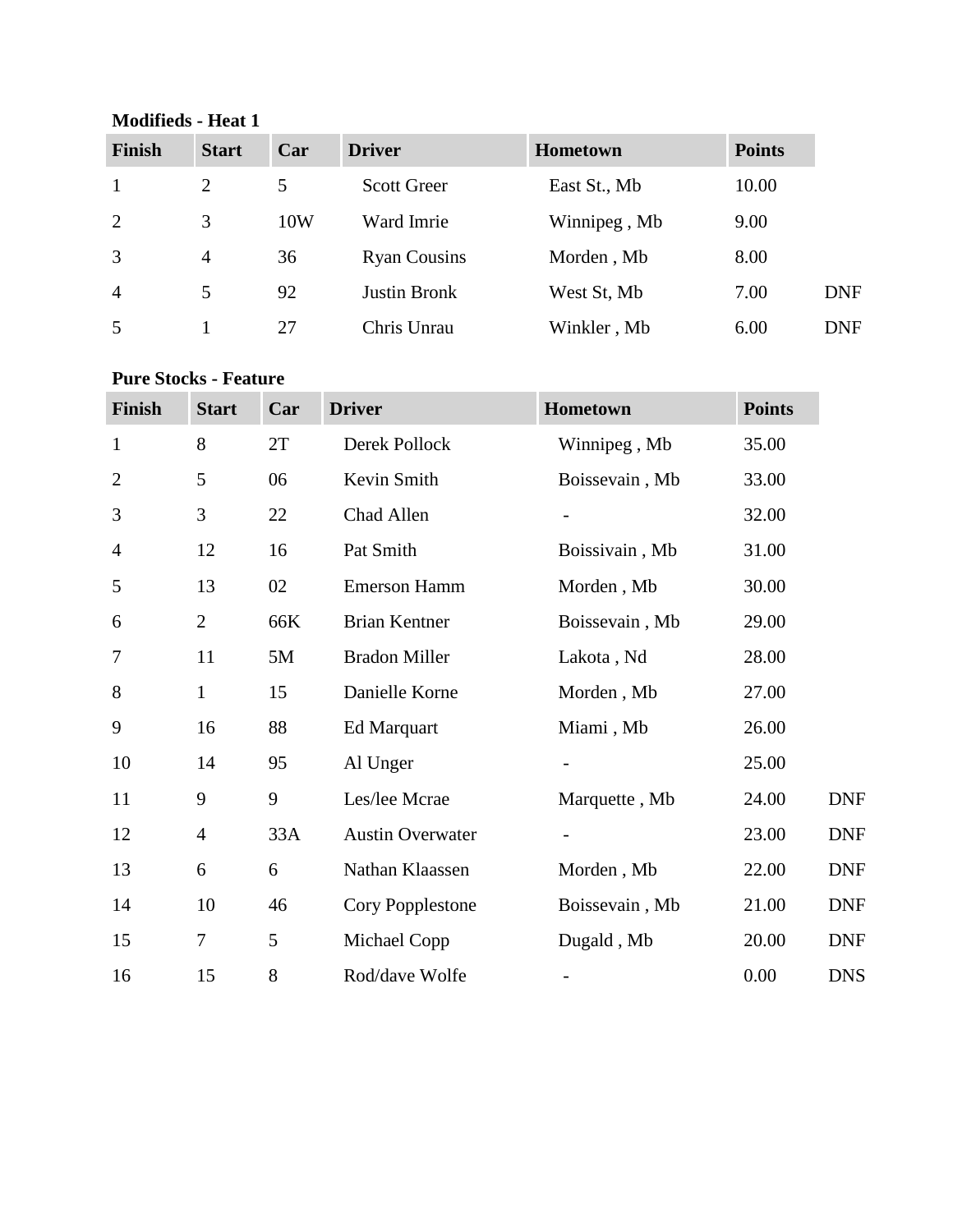**Finish Start Car Driver Hometown Points** 1 2 9 Les/lee Mcrae Marquette , Mb 10.00 2 1 5 Michael Copp Dugald , Mb 9.00 3 5 15 Danielle Korne Morden , Mb 8.00 4 3 16 Pat Smith Boissivain , Mb 7.00 5 4 95 Al Unger - 6.00

**Pure Stocks - Heat 3**

### **Pure Stocks - Heat 2**

| Finish         | <b>Start</b> | Car | <b>Driver</b>        | <b>Hometown</b> | <b>Points</b> |            |
|----------------|--------------|-----|----------------------|-----------------|---------------|------------|
| $\mathbf{1}$   | 2            | 2T  | Derek Pollock        | Winnipeg, Mb    | 10.00         |            |
| 2              | 3            | 66K | <b>Brian Kentner</b> | Boissevain, Mb  | 9.00          |            |
| 3              |              | 22  | Chad Allen           |                 | 8.00          |            |
| $\overline{4}$ | 5            | 5M  | <b>Bradon Miller</b> | Lakota, Nd      | 7.00          |            |
| 5              | 4            | 88  | Ed Marquart          | Miami, Mb       | 0.00          | <b>DNS</b> |

#### **Pure Stocks - Heat 1**

| <b>Finish</b>  | <b>Start</b>   | Car | <b>Driver</b>           | <b>Hometown</b> | <b>Points</b> |            |
|----------------|----------------|-----|-------------------------|-----------------|---------------|------------|
| $\mathbf{1}$   | 5              | 06  | Kevin Smith             | Boissevain, Mb  | 10.00         |            |
| 2              | $\overline{2}$ | 6   | Nathan Klaassen         | Morden, Mb      | 9.00          |            |
| 3              | 3              | 33A | <b>Austin Overwater</b> |                 | 8.00          |            |
| $\overline{4}$ |                | 46  | Cory Popplestone        | Boissevain, Mb  | 7.00          |            |
| 5              | $\overline{4}$ | 02  | Emerson Hamm            | Morden, Mb      | 6.00          |            |
| 6              | 6              | 8   | Rod/dave Wolfe          |                 | 5.00          | <b>DNF</b> |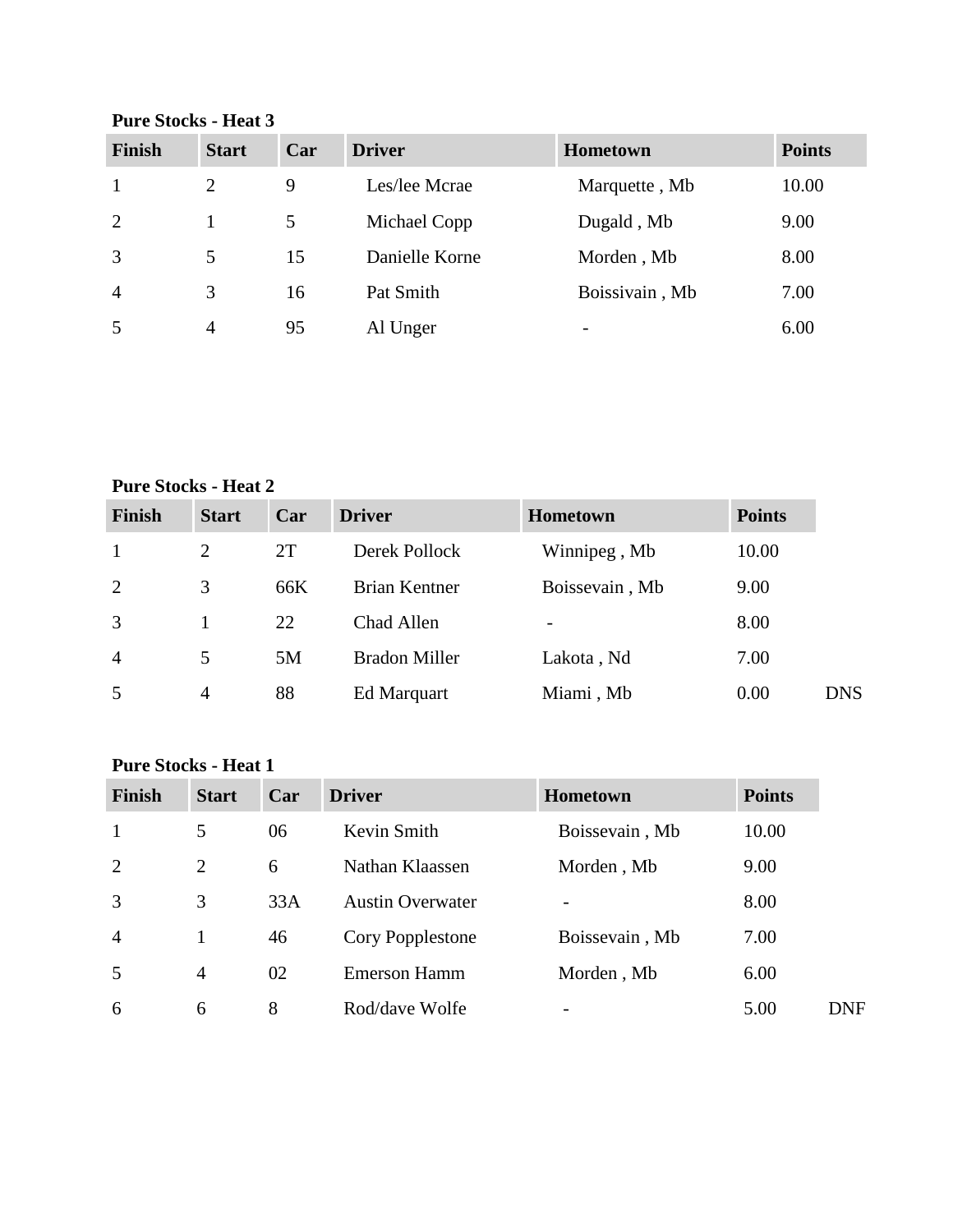| $\mathbf{O}\Pi$ ling $\mathbf{S}\Pi$ utis - Teature |                |     |                       |                          |               |            |  |
|-----------------------------------------------------|----------------|-----|-----------------------|--------------------------|---------------|------------|--|
| Finish                                              | <b>Start</b>   | Car | <b>Driver</b>         | <b>Hometown</b>          | <b>Points</b> |            |  |
| -1                                                  | 3              |     | <b>Bailey Cousins</b> | -                        | 35.00         |            |  |
| 2                                                   | $\overline{2}$ | 55  | Aiden Fehr            | Winkler, Mb              | 33.00         |            |  |
| 3                                                   |                | 8   | <b>Tyler Doell</b>    | Carman, Mb               | 32.00         |            |  |
| $\overline{4}$                                      | $\overline{4}$ | 36  | <b>Brooke Cousins</b> | $\overline{\phantom{0}}$ | 0.00          | <b>DNS</b> |  |

#### **Slingshots - Feature**

### **Slingshots - Heat**

| <b>Finish</b>          | <b>Start</b> | Car | <b>Driver</b>         | <b>Hometown</b> | <b>Points</b> |            |
|------------------------|--------------|-----|-----------------------|-----------------|---------------|------------|
|                        |              |     | <b>Bailey Cousins</b> | -               | 10.00         |            |
| 2                      | 4            | 55  | Aiden Fehr            | Winkler, Mb     | 9.00          |            |
| 3                      | 3            | 8   | <b>Tyler Doell</b>    | Carman, Mb      | 8.00          |            |
| $\boldsymbol{\Lambda}$ |              | 36  | <b>Brooke Cousins</b> | -               | 0.00          | <b>DNS</b> |

### **Street Stock - Feature**

| <b>Finish</b>  | <b>Start</b>   | Car | <b>Driver</b>         | <b>Hometown</b> | <b>Points</b> |            |
|----------------|----------------|-----|-----------------------|-----------------|---------------|------------|
| $\mathbf{1}$   | $\overline{2}$ | 39  | <b>Shawn Teunis</b>   | West St., Mb    | 35.00         |            |
| $\overline{2}$ | 5              | 70  | <b>Jesse Teunis</b>   | West St., Mb    | 33.00         |            |
| 3              | 7              | 25  | <b>Brad Wall</b>      | Winkler, Mb     | 32.00         |            |
| $\overline{4}$ | 3              | 2   | Derek Pollock         | Winnipeg, Mb    | 31.00         |            |
| 5              | 6              | 8   | Rod Wolfe             |                 | 30.00         |            |
| 6              | $\overline{4}$ | M80 | <b>Andrew Maxwell</b> |                 | 29.00         | <b>DNF</b> |
| 7              | 1              | 53B | <b>Billy Maruca</b>   | Winnipeg, Mb    | 28.00         | <b>DNF</b> |

### **Street Stock - Heat**

| <b>Finish</b>          | <b>Start</b>   | Car | <b>Driver</b>         | <b>Hometown</b>          | <b>Points</b> |
|------------------------|----------------|-----|-----------------------|--------------------------|---------------|
|                        |                | 53B | <b>Billy Maruca</b>   | Winnipeg, Mb             | 10.00         |
| 2                      |                | M80 | <b>Andrew Maxwell</b> | $\overline{\phantom{a}}$ | 9.00          |
| 3                      | $\overline{A}$ |     | Derek Pollock         | Winnipeg, Mb             | 8.00          |
| $\boldsymbol{\Lambda}$ |                | 39  | <b>Shawn Teunis</b>   | West St., Mb             | 7.00          |